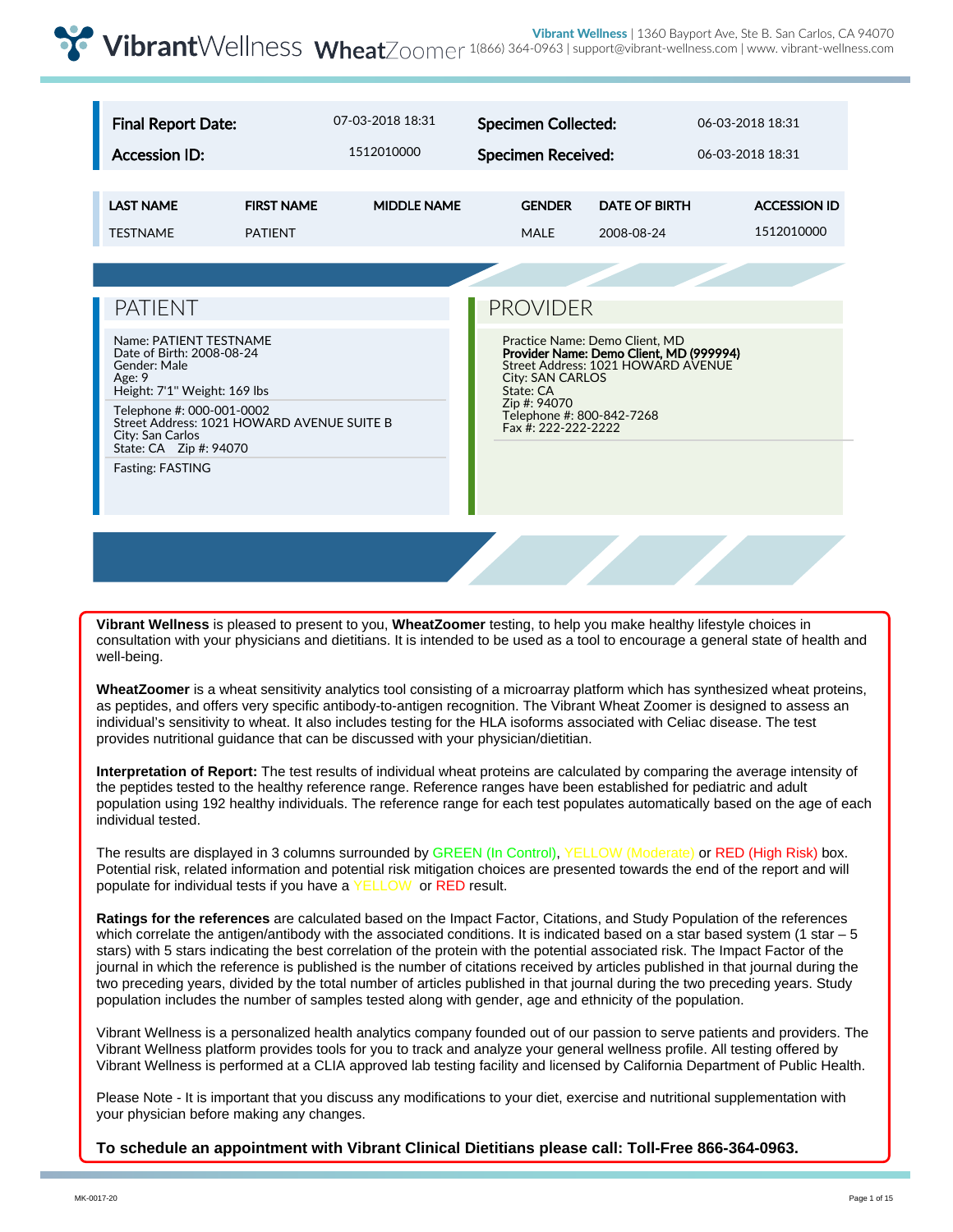| <b>LAST NAME</b> | <b>FIRST NAME</b> | <b>MIDDLE NAME</b> | <b>GENDER</b> | <b>DATE OF BIRTH</b> | <b>ACCESSION ID</b> |
|------------------|-------------------|--------------------|---------------|----------------------|---------------------|
| <b>TESTNAME</b>  | <b>PATIENT</b>    |                    | <b>MALE</b>   | 2008-08-24           | 1512010000          |

|                             | <b>HLA Type Tested</b> | <b>Results</b>  | <b>Potential Risk</b>                         |  |  |  |
|-----------------------------|------------------------|-----------------|-----------------------------------------------|--|--|--|
| <b>Cenetics</b><br>Genetics | DQ <sub>2</sub>        | <b>NEGATIVE</b> |                                               |  |  |  |
|                             | DQ8                    | <b>NEGATIVE</b> | Patient is unlikely to develop celiac disease |  |  |  |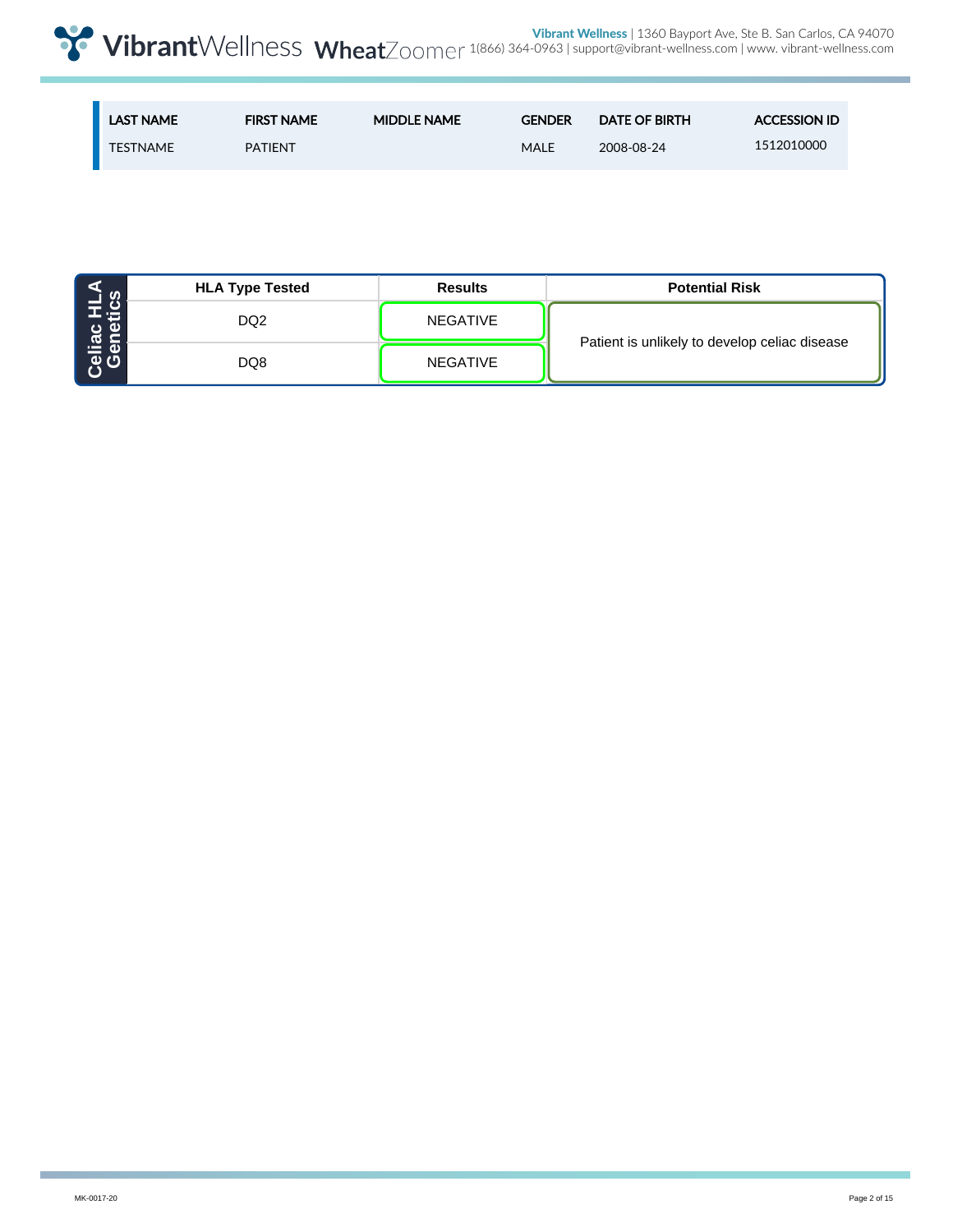

# **Interpretation of Report**

### **CELIAC HLA GENETIC TESTING**

Celiac disease is caused due to antibody production against gluten in individuals having genetic susceptibility. Serologic assays for determining anti-tTG and anti-DGP antibodies are used to select patients for biopsy which is the gold standard test for celiac disease confirmation. **The celiac disease genetic test is useful in avoiding unnecessary small intestinal biopsy, gluten free diet restrictions and continued serum antibody monitoring in individuals.**

Currently DQ2 and DQ8 are the primary genetic tests in celiac disease. DQ2 was a serological test and DQ2 antibodies were used to effectively type DQ2 bearing individuals, however, these antibodies may detect DQB1\*0303 which was a major drawback in this test methodology creating the need to move to gene based testing.

The table below summarizes the components of the test.

| HLA<br><b>Type</b> | <b>Vibrant</b><br><b>Panel</b> | <b>Other Panels</b> | <b>Comment</b>                                                                    |
|--------------------|--------------------------------|---------------------|-----------------------------------------------------------------------------------|
| DQ <sub>2</sub>    |                                |                     | The DQ2.5 haplotype confers the single highest genetic risk for<br>celiac disease |
| DQ8                |                                |                     | Major risk haplotype that is tested with DQ2                                      |

# **Vibrant Celiac Genetic Panel Summary Table**

The highest risk factor for developing celiac is a close family member with the disease while DQ2 is second. Due to its link to celiac disease, DQ2 has the highest association (of any HLA type) with autoimmune disease. Close to 95% of all celiac patients have DQ2 and 30% have 2 copies of DQ2. Of the DQ2 homozygotes who eat wheat, lifelong risk is between 20 and 40% to develop celiac disease.

The relationship of DQ2 and celiac disease, however, is complex because there are multiple DQ2 isoforms. The DQ  $\alpha$ <sup>s</sup> $\beta$ <sup>2</sup> (**DQ2.5**) isoform is strongly associated with CD. This isoform is partially encoded by the DQB1\*02 genes in HLA-DQ2 positive individuals. DQB1\*0201 is genetically linked to DQA1\*0501 forming the DQ2.5 haplotype that encodes both  $α<sup>s</sup>$  and  $β<sup>2</sup>$  subunits. The DQ2.5 haplotype confers the single highest genetic risk for celiac disease.

The immunodominant site for DQ2.5 is on α2-gliadin. The site is a protease resistant 33mer that has 6 overlapping DQ2.5 restricted epitopes. This creates very strong binding of T-cells for DQ2.5-33mer complexes. DQ2.5 binds gliadin, but the binding is sensitive to deamidation caused by tissue transglutaminase or tTG. In almost all cases, the highest affinity sites of gluten are derived by deamidation. The HLA DQB1\*0202 and it's linked DQA1\* alleles (the DQ2.2 haplotype) do not produce the α<sup>5</sup> subunit. Hence, the DQ2.2 heterodimer cannot effectively present α- gliadin but it can present other gliadins. The antibody profile against gluten depends on the peptide fragments presented by the different isoforms. A comprehensive map of the antibody profile against components of wheat can be obtained by testing using Vibrant Wheat Zoomer Panel.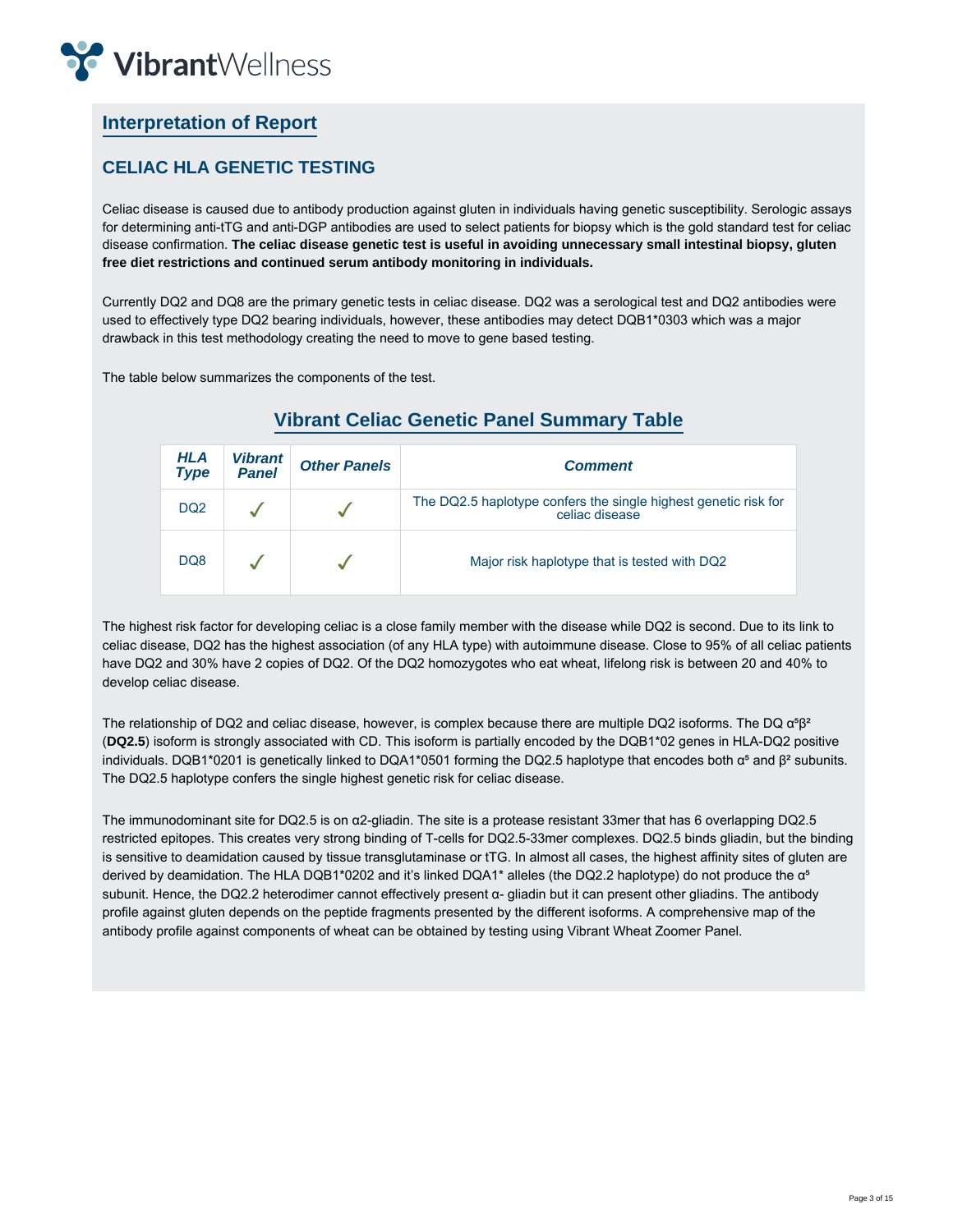

# **References**

|                 | REFERENCE/ABSTRACT                                                                                                                                                                                                                                                                                                                                                                                                                                                                                                                                                                                                                                                                                                                                                                                                                                                                                                                                                                                                                                                                                                                                                                                                                             | <b>RATING</b> |  |  |  |  |  |
|-----------------|------------------------------------------------------------------------------------------------------------------------------------------------------------------------------------------------------------------------------------------------------------------------------------------------------------------------------------------------------------------------------------------------------------------------------------------------------------------------------------------------------------------------------------------------------------------------------------------------------------------------------------------------------------------------------------------------------------------------------------------------------------------------------------------------------------------------------------------------------------------------------------------------------------------------------------------------------------------------------------------------------------------------------------------------------------------------------------------------------------------------------------------------------------------------------------------------------------------------------------------------|---------------|--|--|--|--|--|
|                 | Alienke J. Monsuur, Paul I. W. de Bakker et.al. "Effective Detection of Human Leukocyte Antigen Risk Alleles in Celiac Disease<br>Using Tag Single Nucleotide Polymorphisms" DNA was available from three different cohorts. The Celiac Disease (CD) cohort had a high<br>number of individuals with HLA-DQ2 risk variants, which was useful for testing the positive predictive value (PPV). A total of six SNPs were<br>needed to predict the DQ2.2, DQ2.5, DQ7 and DQ8 risk types for CD. Typing was done in three different cohorts comprising a total of 754<br>persons (1512 alleles). A combination of 3 SNPs were needed for the prediction of DQ2.2 which includes rs2395182, rs7775228 and<br>rs4713586, with an overall sensitivity of 0.992, a specificity of 0.998 and a PPV of 0.977. The tag SNP selected for prediction of DQ2.5<br>(rs2187668) showed an overall sensitivity of 1.000, a specificity of 0.999 and a PPV of 0.998. The tag SNP for DQ7 (rs4639334) showed an<br>overall sensitivity of 1.000, a specificity of 0.997 and a PPV of 0.959. The tag SNP for DQ8 (rs7454108) showed an overall sensitivity of<br>0.991, a specificity of 0.996 and a PPV of 0.948.                                                 | *****         |  |  |  |  |  |
|                 | De Bakker PI, McVean G, Sabeti PC, Miretti MM, Green T, et al. "A high-resolution HLA and SNP haplotype map for disease<br>association studies in the extended human MHC" This study characterizes the linkage disequilibrium patterns between the highly<br>polymorphic HLA genes and background variation by typing the classical HLA genes and >7,500 common SNPs and deletion-insertion<br>polymorphisms across four population samples. The analysis provides informative tag SNPs that capture much of the common variation in the<br>MHC region and that could be used in disease association studies.                                                                                                                                                                                                                                                                                                                                                                                                                                                                                                                                                                                                                                  | *****         |  |  |  |  |  |
|                 | Reinton N, Helgheim A, Shegarfi H, Moghaddam A "A one-step real-time PCR assay for detection of DQA1*05, DQB1*02 and<br>DQB1*0302 to aid diagnosis of coeliac disease" This study represents a new real-time PCR assay, using sequence-specific primers<br>(PCR-SSP) and TagMan probes, for detection of DQB1*05, DQB1*02 (coding for DQ2) and DQB1*0302 (coding for DQ8). PCR amplification<br>and detection of DQ2 and DQ8 was accurately and unambiguously performed from genomic DNA isolated from cell lines and human DNA.<br>Amplification was scored digitally, without laboratory manipulation of amplified PCR products and with a higher accuracy than PCR-SSP.                                                                                                                                                                                                                                                                                                                                                                                                                                                                                                                                                                     | ★★★           |  |  |  |  |  |
|                 | Fasano ME, Dametto E, D'Alfonso S "HLA Genotyping: Methods for the Identification of the HLA-DQ2,-DQ8 Heterodimers Implicated<br>in Celiac Disease (CD) Susceptibility" This review article presented the principal technical methods to genotype the HLA-DQA1* and -<br>DQB1* alleles associated with celiac disease (CD), corresponding to the serological heterodimers HLA-DQ2 and -DQ8. The methods for HLA<br>★★★★<br>typing described are based on the following techniques: PCR-SSP (Polymerase Chain Reaction-Sequence Specific Primers), Reverse PCR-<br>SSOP (PCR-Sequence Specific Oligonucleotide Probes) and Real-Time PCR (RT-PCR).                                                                                                                                                                                                                                                                                                                                                                                                                                                                                                                                                                                              |               |  |  |  |  |  |
|                 | Rostom A, Murray JA, Kagnoff MF. "American Gastroenterological Association (AGA) Institute technical review on the diagnosis<br>and management of celiac disease" This clinical guideline addresses the diagnosis, treatment, and overall management of patients with<br>celiac disease (CD), including an approach to the evaluation of non-responsive CD. While it is primarily directed at the care of adult patients,<br>variations pertinent to the pediatric population have been included.                                                                                                                                                                                                                                                                                                                                                                                                                                                                                                                                                                                                                                                                                                                                              | *****         |  |  |  |  |  |
| Celiac Genetics | Sollid LM. "Coeliac disease: Dissecting a complex inflammatory disorder" Coeliac disease is a typical complex inflammatory disorder,<br>but this disease is unusual in that crucial genetic and environmental factors have been identified. This knowledge has allowed functional<br>studies of the predisposing HLA molecules, the identification of antigenic epitopes and detailed studies of disease-relevant T cells in coeliac<br>disease. This dissection of the pathogenic mechanisms of coeliac disease has uncovered principles that are relevant to other chronic<br>inflammatory diseases.                                                                                                                                                                                                                                                                                                                                                                                                                                                                                                                                                                                                                                         | ****          |  |  |  |  |  |
|                 | Karell K, Louka AS, Moodie SJ, et al. "HLA types in celiac disease patients not carrying the DQA1*05-DQB1*02 (DQ2) heterodimer:<br>results from the European Genetics Cluster on Celiac Disease" Genetic susceptibility to celiac disease is strongly associated with HLA-<br>DQA1*05-DQB1*02 (DQ2) and HLA-DQA1*03-DQB1*0302 (DQ8). Study of the HLA associations in patients not carrying these heterodimers<br>has been limited by the rarity of such patients. This European collaboration has provided a unique opportunity to study a large series of such<br>patients. From 1008 European coeliac's, 61 were identified who neither carry the DQ2 nor DQ8 heterodimers. Fifty seven of these encoded<br>half of the DQ2 heterodimer. The remaining 4 patients had a variety of clinical presentations. Three of them carried the DQA1*01-DQB*05<br>haplotype as did 20/61 of those carrying neither DQ2 nor DQ8. This may implicate a role of the DQA1*01-DQB*05 haplotype.                                                                                                                                                                                                                                                             | ****          |  |  |  |  |  |
|                 | Hill ID, Dirks MH, Liptak GS, et al. "Guideline for the diagnosis and treatment of celiac disease in children: recommendations of the<br>North American Society for Pediatric Gastroenterology, Hepatology, and Nutrition." The Celiac Disease Guideline Committee of the<br>North American Society for Pediatric Gastroenterology, Hepatology and Nutrition has formulated a clinical practice guideline for the diagnosis<br>and treatment of pediatric celiac disease based on an integration of a systematic review of the medical literature combined with expert<br>opinion. The Committee examined the indications for testing, the value of serological tests, human leukocyte antigen (HLA) typing and<br>histopathology and the treatment and monitoring of children with celiac disease. It is recommended that children and adolescents with<br>symptoms of celiac disease or an increased risk for celiac disease have a blood test for antibody to tissue transglutaminase (TTG), that those<br>with an elevated TTG be referred to a pediatric gastroenterologist for an intestinal biopsy and that those with the characteristics of celiac<br>disease on intestinal histopathology be treated with a strict gluten-free diet. | ****          |  |  |  |  |  |
|                 | Nadia Tinto et al. "High Frequency of Haplotype HLA-DQ7 in Celiac Disease Patients from South Italy" This study diagnosed CD in<br>666/5,535 individuals, 4.2% of whom were DQ2/DQ8-negative. Interestingly, DQ7 was one of the most abundant haplotypes in all CD patients<br>and significantly more frequent in DQ2/DQ8-negative (38%) than in DQ2/DQ8-positive CD patients (24%) (p<0.05).                                                                                                                                                                                                                                                                                                                                                                                                                                                                                                                                                                                                                                                                                                                                                                                                                                                  | ****          |  |  |  |  |  |
|                 | M. Araya et al. "DQ2, DQ7 and DQ8 Distribution and Clinical Manifestations in Celiac Cases and Their First-Degree Relatives" A total<br>of 222 individuals were assessed (56 cases, 166 FDRs). 16.9% of FDRs were tTG positive; 53.6% of them showed overweight/obesity and<br>3% undernourishment; they spontaneously declared being asymptomatic, but detailed questioning revealed that 60.7% experienced<br>symptoms, which had not been investigated. DQ2 was present in 53.9% and 43.9.0% of cases and FDRs ( $p < 0.05$ ). The most frequent<br>genotype distribution was DQ2/DQ7 (fr 0.392 (cases) and 0.248 (FDRs), respectively, p < 0.02). The next most common genotypes were<br>HLA-DQ2/DQ8 (fr 0.236 in FDRs and 0.176 in cases, p < 0.05). 3.92% cases were not HLA-DQ2/DQ8 carriers.                                                                                                                                                                                                                                                                                                                                                                                                                                           | ****          |  |  |  |  |  |

The complete list of references and the summary of performance studies can be found online at www.vibrant-wellness.com or BY CONTACTING CLIENT SERVICES AT +1(866)364-0963.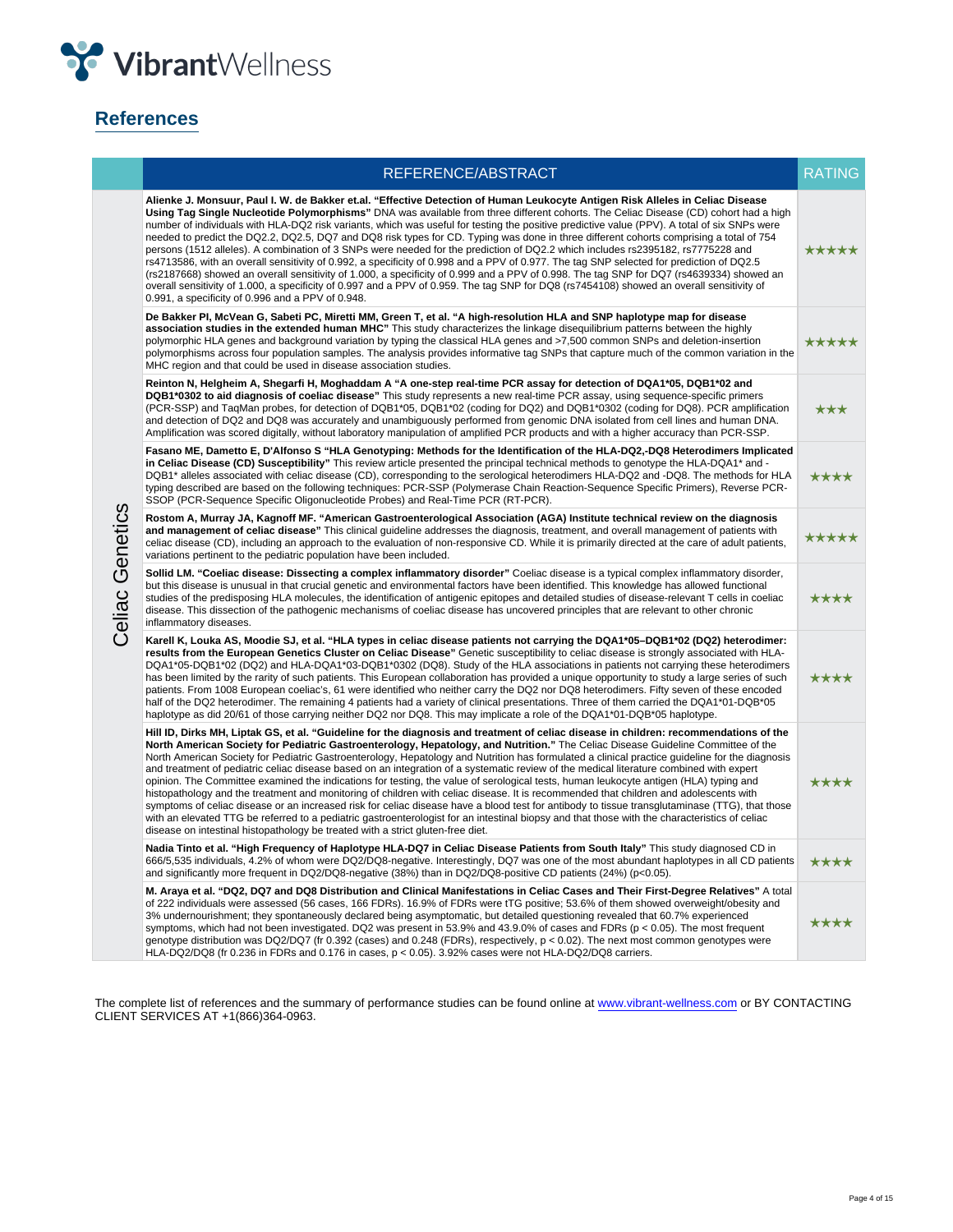| <b>LAST NAME</b> | <b>FIRST NAME</b> | <b>MIDDLE NAME</b> | <b>GENDER</b> | <b>DATE OF BIRTH</b> | <b>ACCESSION ID</b> |
|------------------|-------------------|--------------------|---------------|----------------------|---------------------|
| TESTNAME         | <b>PATIENT</b>    |                    | MALE          | 2008-08-24           | 1512010000          |

|                      | Test name         | In Control | <b>Moderate</b> | <b>High Risk</b> | In Control<br>Range | <b>Moderate</b><br>Range | <b>High Risk</b><br>Range | <b>Previous</b>   |
|----------------------|-------------------|------------|-----------------|------------------|---------------------|--------------------------|---------------------------|-------------------|
| Total<br>loglobulins | Total IgG (mg/dL) | 1061       |                 |                  | 462~1682            |                          | ≤461<br>≥1683             | 975<br>05/09/2018 |
| <u>Immur</u>         | Total IgA (mg/dL) |            |                 | 10               | $34 - 274$          |                          | $\leq 33$<br>$\geq$ 275   | 78<br>05/09/2018  |

|        | <b>Test name</b>       | In Control | <b>Moderate</b> | <b>High Risk</b> | In Control<br>Range | <b>Moderate</b><br>Range | <b>High Risk</b><br>Range | <b>Previous</b>    |
|--------|------------------------|------------|-----------------|------------------|---------------------|--------------------------|---------------------------|--------------------|
|        | Transglutaminase 2 IgG | 0.46       |                 |                  | ≤0.94               | $0.95 - 1.05$            | ≥1.06                     | 0.75<br>05/09/2018 |
| Celiac | Transglutaminase 2 IgA |            |                 | 2.80             | ≤0.94               | $0.95 - 1.05$            | ≥1.06                     | 0.43<br>05/09/2018 |
|        | DGP IgG                |            |                 | 2.00             | ≤0.94               | $0.95 - 1.05$            | ≥1.06                     | 0.17<br>05/09/2018 |
|        | DGP IgA                |            |                 | 1.20             | ≤0.94               | $0.95 - 1.05$            | ≥1.06                     | 0.45<br>05/09/2018 |

|                                                 | <b>Test name</b>              | In Control | <b>Moderate</b> | <b>High Risk</b> | In Control<br>Range | <b>Moderate</b><br>Range | <b>High Risk</b><br>Range | <b>Previous</b>    |
|-------------------------------------------------|-------------------------------|------------|-----------------|------------------|---------------------|--------------------------|---------------------------|--------------------|
| <b>PGP</b><br>nplex<br>$\overline{\sigma}$<br>ပ | tTG/DGP Fusion Peptide<br>lgG | 0.16       |                 |                  | ≤0.89               | $0.90 - 1.10$            | ≥1.11                     | 0.50<br>05/09/2018 |
|                                                 | tTG/DGP Fusion Peptide<br>lgA | 0.85       |                 |                  | ≤0.89               | $0.90 - 1.10$            | ≥1.11                     | 0.40<br>05/09/2018 |

|                                  | <b>Test name</b>              | In Control | <b>Moderate</b> | <b>High Risk</b> | <b>In Control</b><br>Range | <b>Moderate</b><br>Range | <b>High Risk</b><br>Range | <b>Previous</b>    |
|----------------------------------|-------------------------------|------------|-----------------|------------------|----------------------------|--------------------------|---------------------------|--------------------|
|                                  | Zonulin (ng/mL)               | < 10.0     |                 |                  | ≤45.3                      | $45.4 - 55.3$            | ≥55.4                     | 47.8<br>05/09/2018 |
| Intestinal Permeability<br>Panel | Anti-Zonulin IgG              | 0.77       |                 |                  | ≤0.89                      | $0.90 - 1.10$            | ≥1.11                     | 0.95<br>05/09/2018 |
|                                  | Anti-Zonulin IgA              | 0.20       |                 |                  | ≤0.89                      | $0.90 - 1.10$            | ≥1.11                     | 0.54<br>05/09/2018 |
|                                  | Anti-Actin IgG                | 0.67       |                 |                  | ≤0.89                      | $0.90 - 1.10$            | ≥1.11                     | 0.86<br>05/09/2018 |
|                                  | Anti-Actin IgA                | 0.09       |                 |                  | ≤ $0.89$                   | $0.90 - 1.10$            | ≥1.11                     | 0.37<br>05/09/2018 |
|                                  | Anti-LPS IgA (U/ml)           | 8.7        |                 |                  | ≤30.0                      |                          | ≥30.1                     | 61.0<br>05/09/2018 |
|                                  | Anti-LPS (IgG + IgM)<br>(U/m) | 125.9      |                 |                  | ≤281.0                     |                          | ≥281.1                    | 66.0<br>05/09/2018 |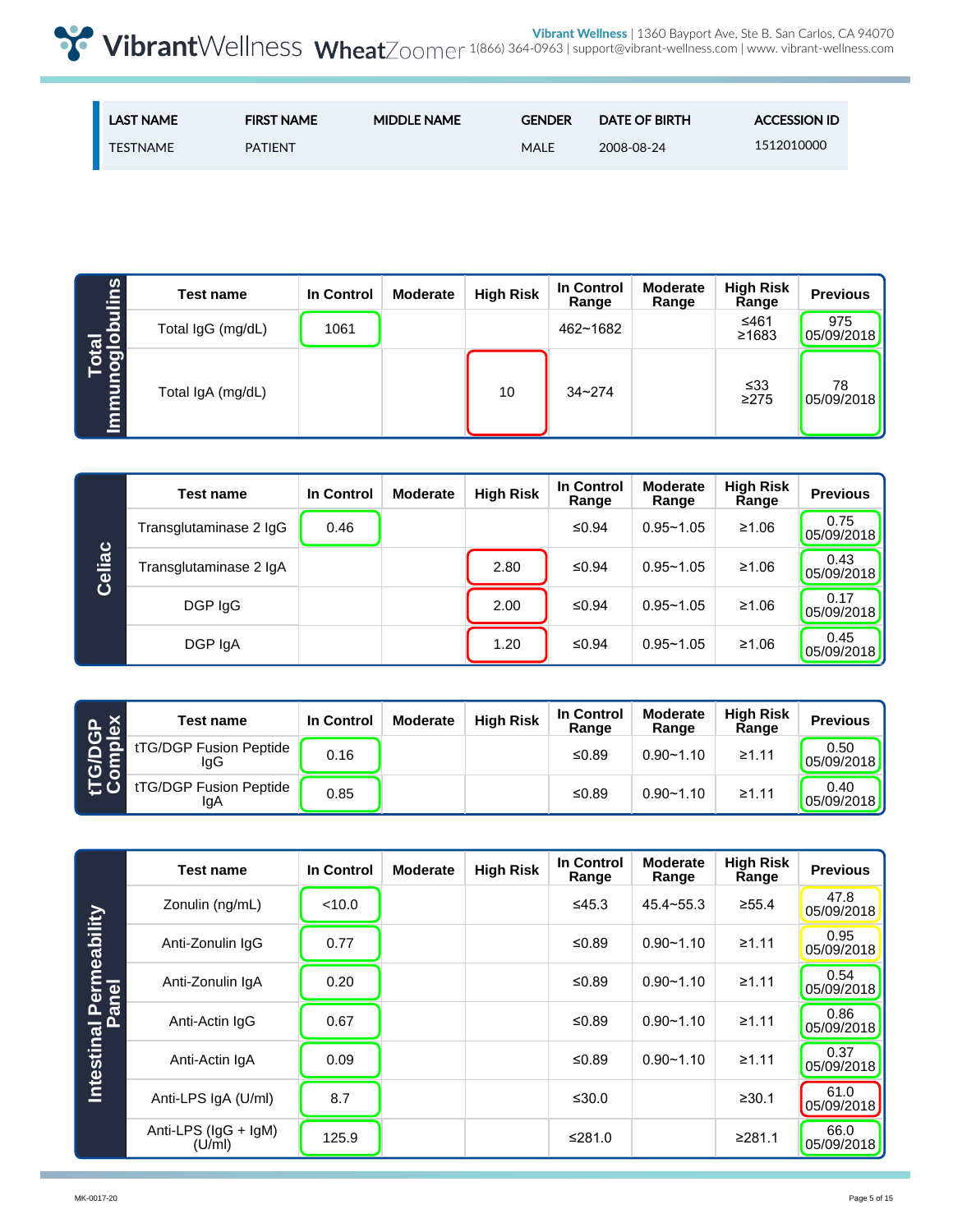| <b>LAST NAME</b> | <b>FIRST NAME</b> | <b>MIDDLE NAME</b> | <b>GENDER</b> | <b>DATE OF BIRTH</b> | <b>ACCESSION ID</b> |
|------------------|-------------------|--------------------|---------------|----------------------|---------------------|
| <b>TESTNAME</b>  | <b>PATIENT</b>    |                    | <b>MALE</b>   | 2008-08-24           | 1512010000          |

|                           | <b>Test name</b>       | In Control | <b>Moderate</b> | <b>High Risk</b> | <b>In Control</b><br>Range | <b>Moderate</b><br>Range | <b>High Risk</b><br>Range | <b>Previous</b>    |
|---------------------------|------------------------|------------|-----------------|------------------|----------------------------|--------------------------|---------------------------|--------------------|
|                           | Transglutaminase 3 IgG | 0.63       |                 |                  | ≤0.79                      | $0.80 - 1.00$            | ≥1.01                     | 0.17<br>05/09/2018 |
| Transglutaminase<br>Panel | Transglutaminase 3 IgA | 0.42       |                 |                  | ≤0.79                      | $0.80 - 1.00$            | ≥1.01                     | 0.18<br>05/09/2018 |
|                           | Transglutaminase 6 IgG | 0.29       |                 |                  | ≤0.79                      | $0.80 - 1.00$            | ≥1.01                     | 0.89<br>05/09/2018 |
|                           | Transglutaminase 6 IgA | 0.23       |                 |                  | ≤0.79                      | $0.80 - 1.00$            | ≥1.01                     | 0.44<br>05/09/2018 |

| $\overline{\bullet}$    | <b>Test name</b>             | In Control | <b>Moderate</b> | <b>High Risk</b> | In Control<br>Range | <b>Moderate</b><br>Range | <b>High Risk</b><br>Range | <b>Previous</b>    |
|-------------------------|------------------------------|------------|-----------------|------------------|---------------------|--------------------------|---------------------------|--------------------|
| <mark>ធូត</mark><br>Pai | Wheat Germ Agglutinin<br>IgG | 0.57       |                 |                  | ≤0.79               | $0.80 - 1.00$            | ≥1.01                     | 0.87<br>05/09/2018 |
| ia<br>이<br>ග            | Wheat Germ Agglutinin<br>lgA | 0.21       |                 |                  | ≤0.79               | $0.80 - 1.00$            | ≥1.01                     | 0.60<br>05/09/2018 |

|               | <b>Test name</b>       | In Control | <b>Moderate</b> | <b>High Risk</b> | <b>In Control</b><br>Range | <b>Moderate</b><br>Range | <b>High Risk</b><br>Range | <b>Previous</b>    |
|---------------|------------------------|------------|-----------------|------------------|----------------------------|--------------------------|---------------------------|--------------------|
|               | Alpha Gliadin IgG      | 0.79       |                 |                  | ≤ $0.79$                   | $0.80 - 1.00$            | ≥1.01                     | 0.64<br>05/09/2018 |
|               | Alpha Gliadin IgA      | 0.39       |                 |                  | $≤0.79$                    | $0.80 - 1.00$            | ≥1.01                     | 0.63<br>05/09/2018 |
|               | Alpha-Beta Gliadin IgG | 0.40       |                 |                  | $≤0.79$                    | $0.80 - 1.00$            | ≥1.01                     | 0.36<br>05/09/2018 |
|               | Alpha-Beta Gliadin IgA |            | 0.97            |                  | $≤0.79$                    | $0.80 - 1.00$            | ≥1.01                     | 0.51<br>05/09/2018 |
|               | Gamma Gliadin IgG      | 0.41       |                 |                  | ≤0.79                      | $0.80 - 1.00$            | ≥1.01                     | 0.75<br>05/09/2018 |
| Gliadin Panel | Gamma Gliadin IgA      | 0.34       |                 |                  | $≤0.79$                    | $0.80 - 1.00$            | ≥1.01                     | 0.59<br>05/09/2018 |
|               | Omega Gliadin IgG      | 0.06       |                 |                  | $≤0.79$                    | $0.80 - 1.00$            | ≥1.01                     | 0.59<br>05/09/2018 |
|               | Omega Gliadin IgA      | 0.62       |                 |                  | $≤0.79$                    | $0.80 - 1.00$            | ≥1.01                     | 0.65<br>05/09/2018 |
|               | Gluteomorphin IgG      | 0.04       |                 |                  | $≤0.79$                    | $0.80 - 1.00$            | ≥1.01                     | 0.27<br>05/09/2018 |
|               | Gluteomorphin IgA      | 0.43       |                 |                  | $≤0.79$                    | $0.80 - 1.00$            | ≥1.01                     | 0.50<br>05/09/2018 |
|               | Prodynorphin IgG       | 0.12       |                 |                  | ≤ $0.79$                   | $0.80 - 1.00$            | ≥1.01                     | 0.39<br>05/09/2018 |
|               | Prodynorphin IgA       | 0.02       |                 |                  | $≤0.79$                    | $0.80 - 1.00$            | ≥1.01                     | 0.32<br>05/09/2018 |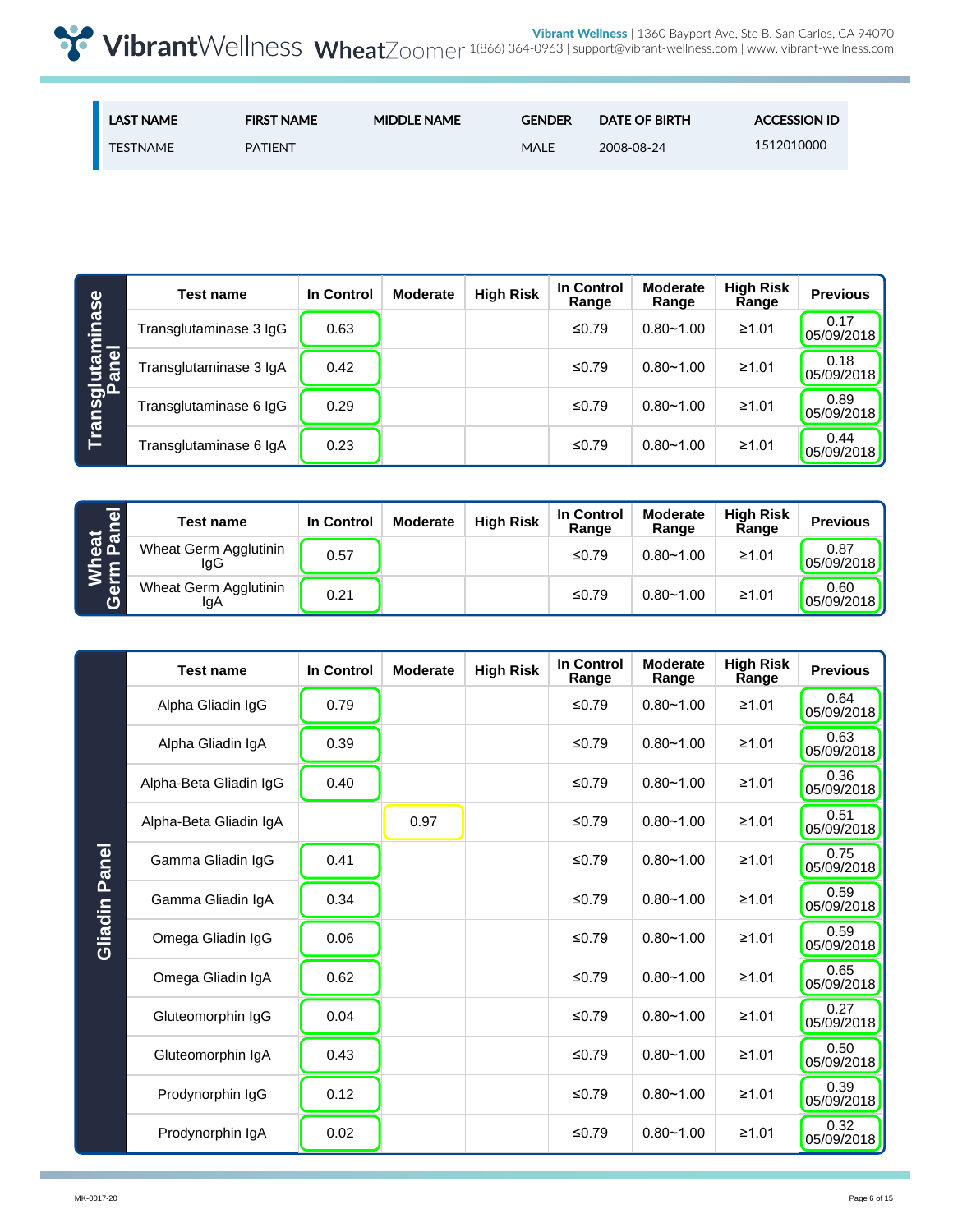| <b>LAST NAME</b> | <b>FIRST NAME</b> | <b>MIDDLE NAME</b> | <b>GENDER</b> | <b>DATE OF BIRTH</b> | <b>ACCESSION ID</b> |
|------------------|-------------------|--------------------|---------------|----------------------|---------------------|
| <b>TESTNAME</b>  | <b>PATIENT</b>    |                    | <b>MALE</b>   | 2008-08-24           | 1512010000          |

| len                        | <b>Test name</b>          | In Control | <b>Moderate</b> | <b>High Risk</b> | In Control<br>Range | <b>Moderate</b><br>Range | <b>High Risk</b><br>Range | <b>Previous</b>      |
|----------------------------|---------------------------|------------|-----------------|------------------|---------------------|--------------------------|---------------------------|----------------------|
| eat<br>, Pa<br>Φ<br>⋿<br>ď | Wheat Allergen IgE (kU/L) | < 0.10     |                 |                  | ≤0.34               | $0.35 - 3.49$            | ≥3.50                     | < 0.10<br>05/09/2018 |

|          | <b>Test name</b> | In Control | <b>Moderate</b> | <b>High Risk</b> | In Control<br>Range | <b>Moderate</b><br>Range | <b>High Risk</b><br>Range | <b>Previous</b>    |
|----------|------------------|------------|-----------------|------------------|---------------------|--------------------------|---------------------------|--------------------|
| Panel    | HMW Glutenin IgG |            | 0.90            |                  | ≤0.79               | $0.80 - 1.00$            | ≥1.01                     | 0.19<br>05/09/2018 |
|          | HMW Glutenin IgA | 0.25       |                 |                  | ≤0.79               | $0.80 - 1.00$            | ≥1.01                     | 0.62<br>05/09/2018 |
| Glutenin | LMW Glutenin IgG | 0.32       |                 |                  | ≤0.79               | $0.80 - 1.00$            | ≥1.01                     | 0.58<br>05/09/2018 |
|          | LMW Glutenin IgA |            | 0.86            |                  | ≤0.79               | $0.80 - 1.00$            | ≥1.01                     | 0.62<br>05/09/2018 |

|              | <b>Test name</b>                   | <b>In Control</b> | <b>Moderate</b> | <b>High Risk</b> | In Control<br>Range | <b>Moderate</b><br>Range | <b>High Risk</b><br>Range | <b>Previous</b>    |
|--------------|------------------------------------|-------------------|-----------------|------------------|---------------------|--------------------------|---------------------------|--------------------|
|              | Serpin IgG                         |                   | 0.87            |                  | ≤ $0.79$            | $0.80 - 1.00$            | ≥1.01                     | 0.73<br>05/09/2018 |
|              | Serpin IgA                         | 0.36              |                 |                  | ≤ $0.79$            | $0.80 - 1.00$            | ≥1.01                     | 0.60<br>05/09/2018 |
| <b>Panel</b> | Farinins IgG                       | 0.18              |                 |                  | ≤0.79               | $0.80 - 1.00$            | ≥1.01                     | 0.46<br>05/09/2018 |
| <b>Wheat</b> | Farinins IgA                       | 0.37              |                 |                  | ≤ $0.79$            | $0.80 - 1.00$            | ≥1.01                     | 0.50<br>05/09/2018 |
|              | Amylase/Protease<br>Inhibitors IgG | 0.01              |                 |                  | ≤0.79               | $0.80 - 1.00$            | ≥1.01                     | 0.70<br>05/09/2018 |
| Non-Gluten   | Amylase/Protease<br>Inhibitors IgA |                   | 0.99            |                  | ≤0.79               | $0.80 - 1.00$            | ≥1.01                     | 0.57<br>05/09/2018 |
|              | Globulins IgG                      | 0.58              |                 |                  | ≤ $0.79$            | $0.80 - 1.00$            | ≥1.01                     | 0.75<br>05/09/2018 |
|              | Globulins IgA                      | 0.48              |                 |                  | ≤0.79               | $0.80 - 1.00$            | ≥1.01                     | 0.58<br>05/09/2018 |
|              | Purinin IgG                        |                   | 0.96            |                  | ≤ $0.79$            | $0.80 - 1.00$            | ≥1.01                     | 0.86<br>05/09/2018 |
|              | Purinin IgA                        |                   | 0.87            |                  | ≤0.79               | $0.80 - 1.00$            | ≥1.01                     | 0.64<br>05/09/2018 |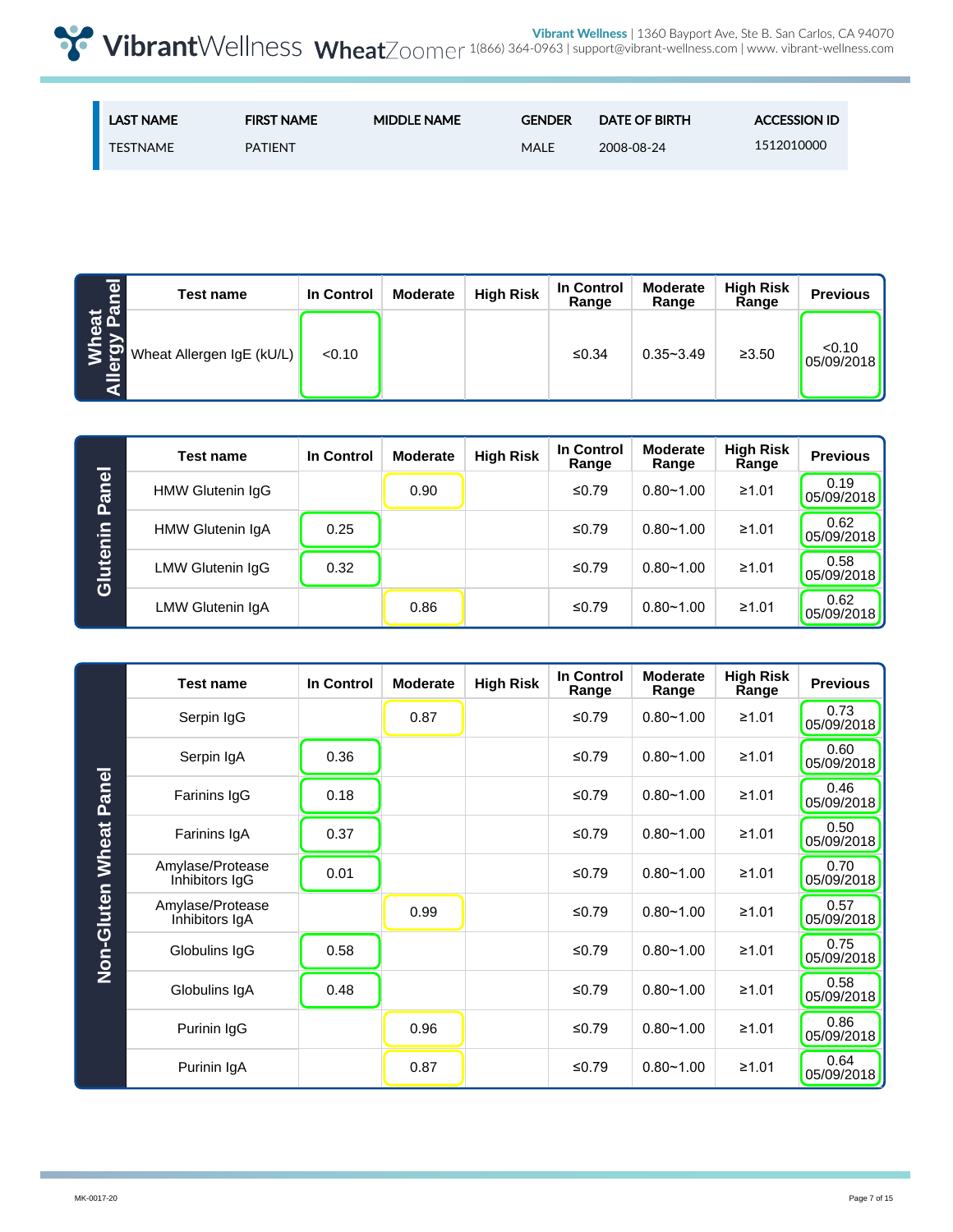| <b>LAST NAME</b> | <b>FIRST NAME</b> | <b>MIDDLE NAME</b> | <b>GENDER</b> | DATE OF BIRTH | <b>ACCESSION ID</b> |
|------------------|-------------------|--------------------|---------------|---------------|---------------------|
| <b>TESTNAME</b>  | <b>PATIFNT</b>    |                    | MALE          | 2008-08-24    | 1512010000          |

|          | <b>Celiac</b>                                                                                                                                                                                                                                                                                                                                                                                                                                                                                |
|----------|----------------------------------------------------------------------------------------------------------------------------------------------------------------------------------------------------------------------------------------------------------------------------------------------------------------------------------------------------------------------------------------------------------------------------------------------------------------------------------------------|
|          | <b>Potential Risk:</b>                                                                                                                                                                                                                                                                                                                                                                                                                                                                       |
|          | Increased levels of DGP IgA could be suggestive of celiac disease or other gluten-sensitive enteropathies as per<br>AGA guidelines.;                                                                                                                                                                                                                                                                                                                                                         |
|          | Increased levels of DGP IgG could suggest sensitivity to deamidated gliadins.:                                                                                                                                                                                                                                                                                                                                                                                                               |
|          | Antibodies to TG2 is associated with celiac disease or other gluten-sensitive enteropathies as per AGA guidelines.                                                                                                                                                                                                                                                                                                                                                                           |
|          | <b>Related Information:</b>                                                                                                                                                                                                                                                                                                                                                                                                                                                                  |
| Comments | Deamidated gliadin is produced by acid or enzymatic treatment of gluten. The enzyme tissue<br>transglutaminase converts some of the abundant glutamines to glutamic acid. This is done because gliadins are<br>soluble in alcohol and cannot be mixed with other foods without changing the foods' qualities. The cellular immunity<br>to deamidated gliadin is much greater than native gliadin and increased levels of DGP IgG can result in<br>symptomatic gluten-sensitive enteropathy.; |
|          | Transglutaminases are enzymes found within the body and immune reactions to transglutaminase indicates the<br>presence of an autoimmune condition.                                                                                                                                                                                                                                                                                                                                           |
|          | <b>Potential Risk Mitigation Choices:</b>                                                                                                                                                                                                                                                                                                                                                                                                                                                    |
|          | Consider being on a strict gluten free diet.;                                                                                                                                                                                                                                                                                                                                                                                                                                                |
|          | Consider going on a gluten free diet.                                                                                                                                                                                                                                                                                                                                                                                                                                                        |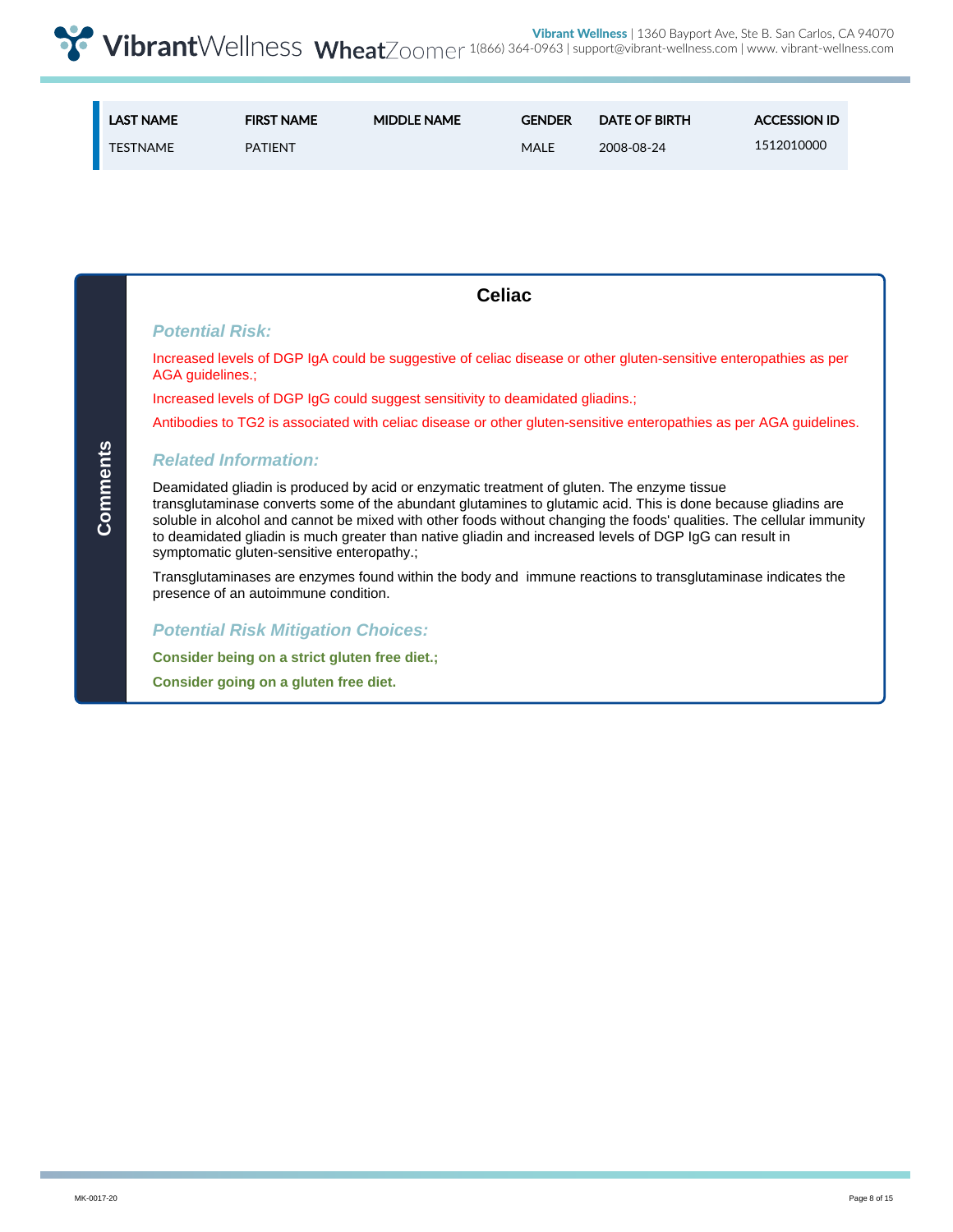| <b>LAST NAME</b> | <b>FIRST NAME</b> | <b>MIDDLE NAME</b> | <b>GENDER</b> | <b>DATE OF BIRTH</b> | <b>ACCESSION ID</b> |
|------------------|-------------------|--------------------|---------------|----------------------|---------------------|
| <b>TESTNAME</b>  | <b>PATIENT</b>    |                    | MALE          | 2008-08-24           | 1512010000          |

| <b>Gliadin Panel</b>                                                                                                                                                                                                                                                                                                                                                              |
|-----------------------------------------------------------------------------------------------------------------------------------------------------------------------------------------------------------------------------------------------------------------------------------------------------------------------------------------------------------------------------------|
| <b>Potential Risk:</b>                                                                                                                                                                                                                                                                                                                                                            |
| Increased levels of Beta Gliadin IgG/IgA could suggest sensitivity to the beta gliadin component of gluten.                                                                                                                                                                                                                                                                       |
| <b>Related Information:</b>                                                                                                                                                                                                                                                                                                                                                       |
| Gliadin constitutes a class of proteins that are present in wheat and other cereal which give it the ability to rise<br>properly when baked. The main types of gliadin are alpha, beta, gamma and omega gliadins. Research has<br>suggested that antibody reactivity against all the above mentioned forms of gliadin are found in individuals with<br>'Wheat related disorders.' |
| <b>Potential Risk Mitigation Choices:</b>                                                                                                                                                                                                                                                                                                                                         |
| Consider going on a gluten free diet.                                                                                                                                                                                                                                                                                                                                             |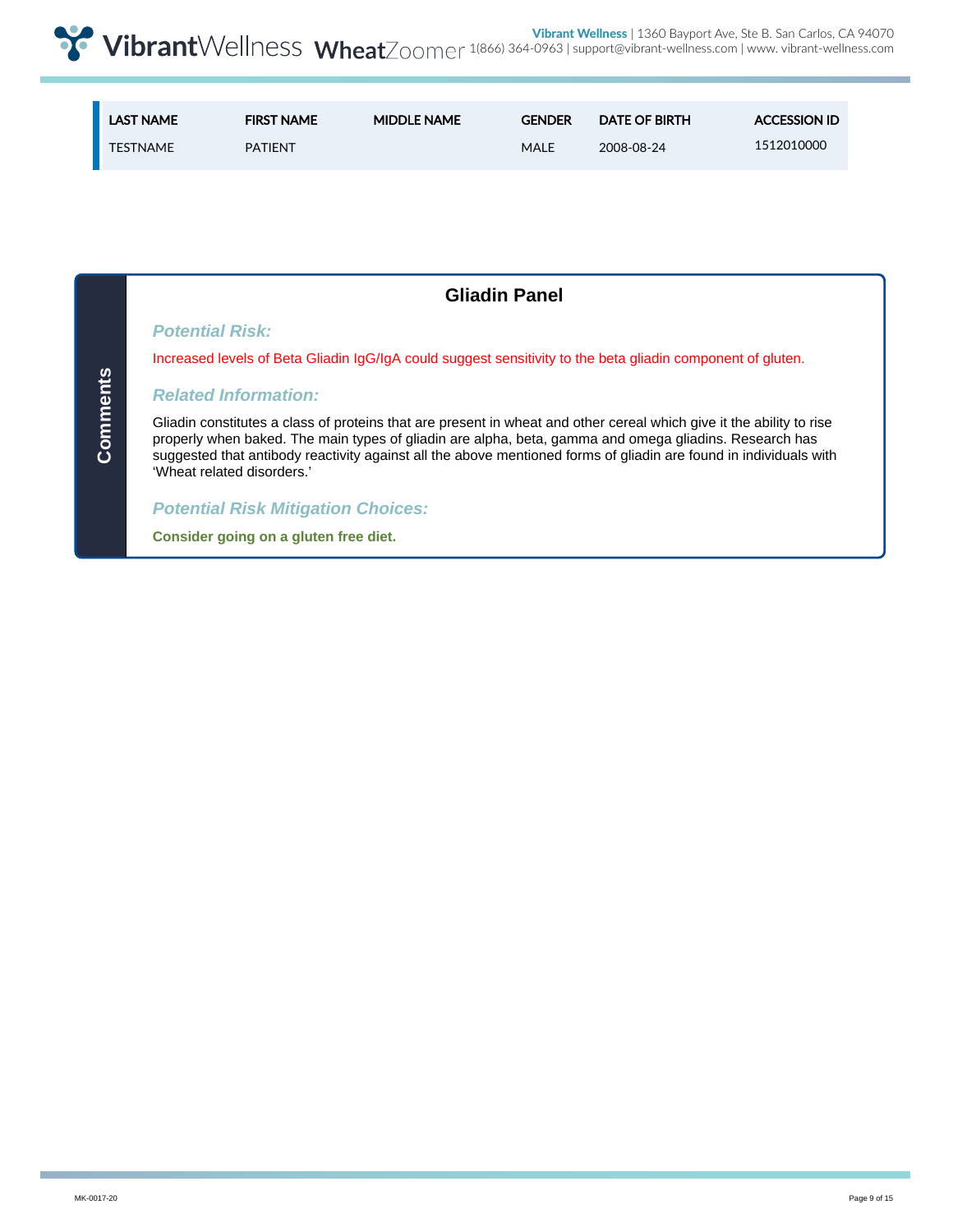| <b>LAST NAME</b> | <b>FIRST NAME</b> | <b>MIDDLE NAME</b> | <b>GENDER</b> | <b>DATE OF BIRTH</b> | <b>ACCESSION ID</b> |
|------------------|-------------------|--------------------|---------------|----------------------|---------------------|
| <b>TESTNAME</b>  | <b>PATIENT</b>    |                    | <b>MALE</b>   | 2008-08-24           | 1512010000          |

|          | <b>Glutenin Panel</b>                                                                                                                 |
|----------|---------------------------------------------------------------------------------------------------------------------------------------|
|          | <b>Potential Risk:</b>                                                                                                                |
| Comments | Elevated levels of LMW Glutenin has been associated with Wheat Sensitivity, asthma, Atopic dermatitis, Urticaria<br>and Anaphylaxis.: |
|          | Elevated levels of HMW Glutenin has been associated with Wheat Sensitivity, asthma and Atopic dermatitis.                             |
|          | <b>Potential Risk Mitigation Choices:</b>                                                                                             |
|          | Consider avoiding wheat in your diet.:                                                                                                |
|          | Consider going on a gluten free diet.                                                                                                 |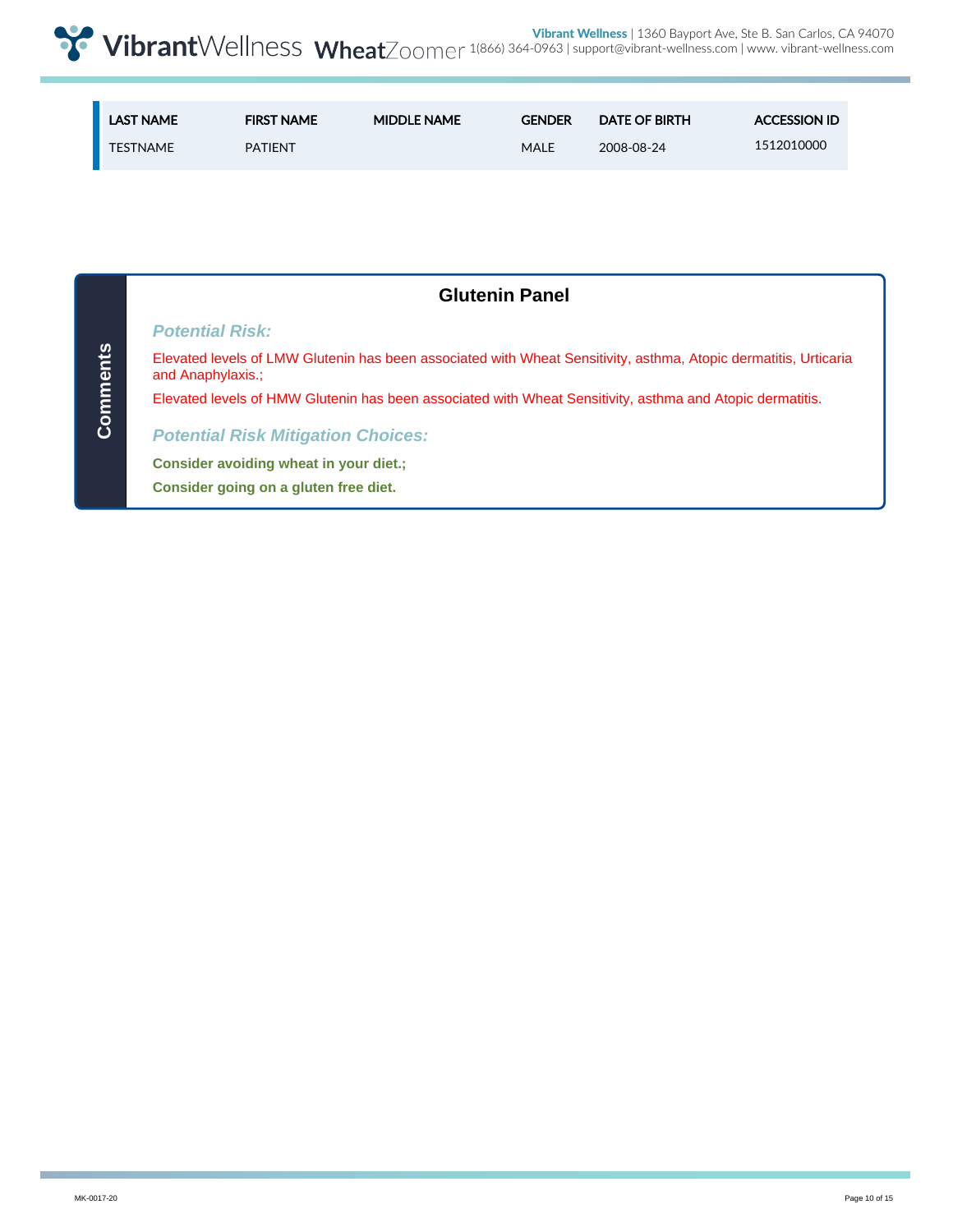| <b>LAST NAME</b> | <b>FIRST NAME</b> | <b>MIDDLE NAME</b> | <b>GENDER</b> | <b>DATE OF BIRTH</b> | <b>ACCESSION ID</b> |
|------------------|-------------------|--------------------|---------------|----------------------|---------------------|
| TESTNAME         | <b>PATIFNT</b>    |                    | MALE          | 2008-08-24           | 1512010000          |

|                             | <b>Non-Gluten Wheat Panel</b>                                                                                                                                                                                                                                                                                                                                                                                                                                         |
|-----------------------------|-----------------------------------------------------------------------------------------------------------------------------------------------------------------------------------------------------------------------------------------------------------------------------------------------------------------------------------------------------------------------------------------------------------------------------------------------------------------------|
| <b>Potential Risk:</b>      |                                                                                                                                                                                                                                                                                                                                                                                                                                                                       |
|                             | Increased levels of antibodies to non-gluten wheat proteins (serpins, purinins, farinins, amylase/protease inhibitors<br>and globulins) are responsible for inflammation in patients with wheat sensitive enteropathies.                                                                                                                                                                                                                                              |
| <b>Related Information:</b> |                                                                                                                                                                                                                                                                                                                                                                                                                                                                       |
|                             | Non-gluten proteins constitute about 25% of the total protein content of wheat cereal. Recently it has been shown<br>that these non-gluten proteins are immune-reactive in individuals with wheat sensitivity. The 5 groups of non-gluten<br>proteins which are distinctly different from the gluten proteins that are responsible for inflammation in patients with<br>wheat sensitivity are serpins, purinins, farinins, amylase/protease inhibitors and globulins. |
|                             | <b>Potential Risk Mitigation Choices:</b>                                                                                                                                                                                                                                                                                                                                                                                                                             |
|                             | Consider avoiding wheat in your diet.                                                                                                                                                                                                                                                                                                                                                                                                                                 |

**Comments**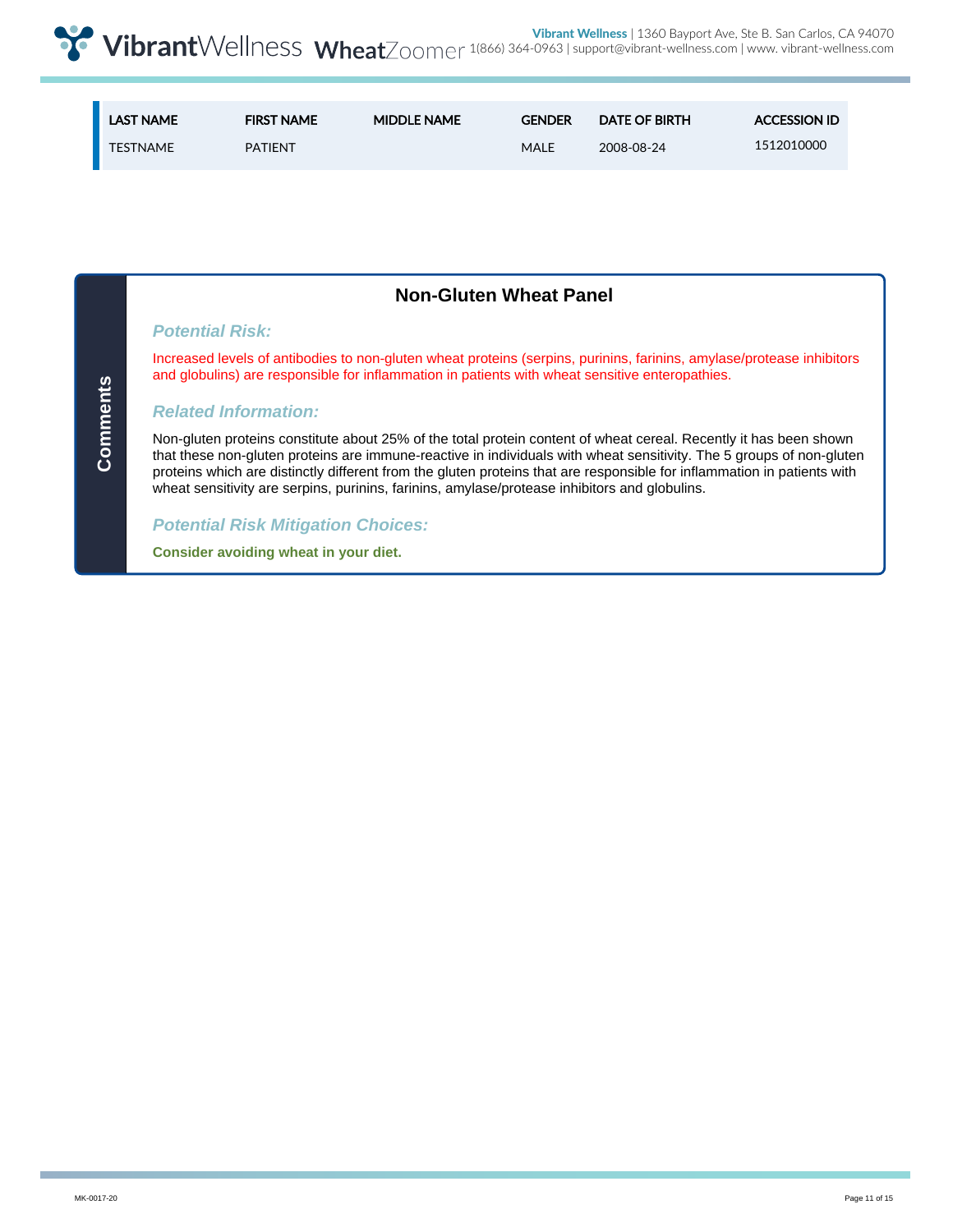

#### **What is Gluten?**

Gluten is a name for a group of proteins found in wheat, rye, barley and triticale. It acts as a 'glue' to give grains their doughy texture and is also commonly used as a food additive or thickener.

### **How to Eliminate Gluten Step-by-Step**

If you have been instructed to go on a gluten-free diet, you might feel overwhelmed with how exactly to eliminate gluten 100% from your diet. Follow these steps to make your transition as smooth as possible:

- 1. Work with your Vibrant Registered Dietitian Nutritionist to develop a custom plan to replace gluten-containing foods you may already be consuming regularly.
- 2. Learn what foods naturally contain gluten
- 3. Learn what foods commonly have gluten added to them
- 4. Learn what foods might contain hidden sources of gluten
- 5. Learn to read labels to identify gluten-free foods (consider using a smartphone app)
- 6. Learn practical strategies to avoid cross contamination

#### **Tips for Dining Out**

- Be prepared and research the menu online before you arrive
- Explain your gluten-free needs to your server
- Ask detailed questions about how your food will be prepared (Are separate utensils used? Are separate preparation surfaces used? Etc)
- A number of apps exist that identify restaurants that cater to gluten-free patrons

#### **Additional Resources**

Celiac Disease Foundation www.celiac.org Beyond Celiac (National Foundation of Celiac Awareness) www.beyondceliac.org The Gluten Intolerance Group of North America www.gluten.org

#### **Gluten vs. Wheat…What's the Difference?**

Gluten is a protein that is found in wheat, rye and barley. Wheat is a cereal grain that contains both gluten and non-gluten proteins. Most gluten free foods are wheat free but some may contain traces of wheat proteins.

| <b>Foods that contain</b><br>gluten or might contain<br>gluten*                                                                                        | <b>Foods that are naturally</b><br>gluten free*                                                                                          |
|--------------------------------------------------------------------------------------------------------------------------------------------------------|------------------------------------------------------------------------------------------------------------------------------------------|
| Wheat and wheat products<br>(farina, kamut, semolina, spelt,<br>baked goods such as bread,<br>cakes, cookies, granola bars,<br>pasta and other sweets) | Animal proteins: beef, chicken,<br>pork, fish, shellfish and wild<br>game; eggs, yogurt, kefir,<br>cottage cheese, milk (cow or<br>qoat) |
| Rye products and beer or ale<br>made from rye                                                                                                          | All fresh fruits                                                                                                                         |
| Seasoning blends, sauce mixes,<br>gravies and dressings                                                                                                | All fresh vegetables                                                                                                                     |
| Soups and marinades                                                                                                                                    | Pure herbs or spices (basil,<br>cumin, oregano, etc)                                                                                     |
| Barley products and beer or ale<br>made from barley, malt products<br>such as malt vinegar, malted<br>milk, malt flavor                                | Non-gluten grains: amaranth,<br>buckwheat, rice, quinoa, gluten-<br>free oats, sorghum                                                   |
| Soy sauce and teriyaki sauce                                                                                                                           | Legumes (beans)                                                                                                                          |
| Energy bars, trail mix,<br>wheatgrass, cereals, oats<br>(unless they say certified gluten-<br>free)                                                    | Oils: coconut oil, extra virgin<br>olive oil, avocado oil                                                                                |
| Breaded foods, meatballs,<br>veggie burgers, deli meat, cold<br>cuts, imitation crab                                                                   | Nuts: almonds, walnuts,<br>peanuts, cashews, pistachios,<br><b>Brazil nuts</b>                                                           |
| Prescription and over-the-<br>counter medications and<br>supplements                                                                                   | Stevia and dark chocolate (70%<br>or more cocoa)                                                                                         |
| Cosmetic products and skincare<br>products                                                                                                             | Wine                                                                                                                                     |

**\*naturally gluten-free foods may have gluten-containing ingredients added to them during processing, therefore it is always recommended to read labels before consuming**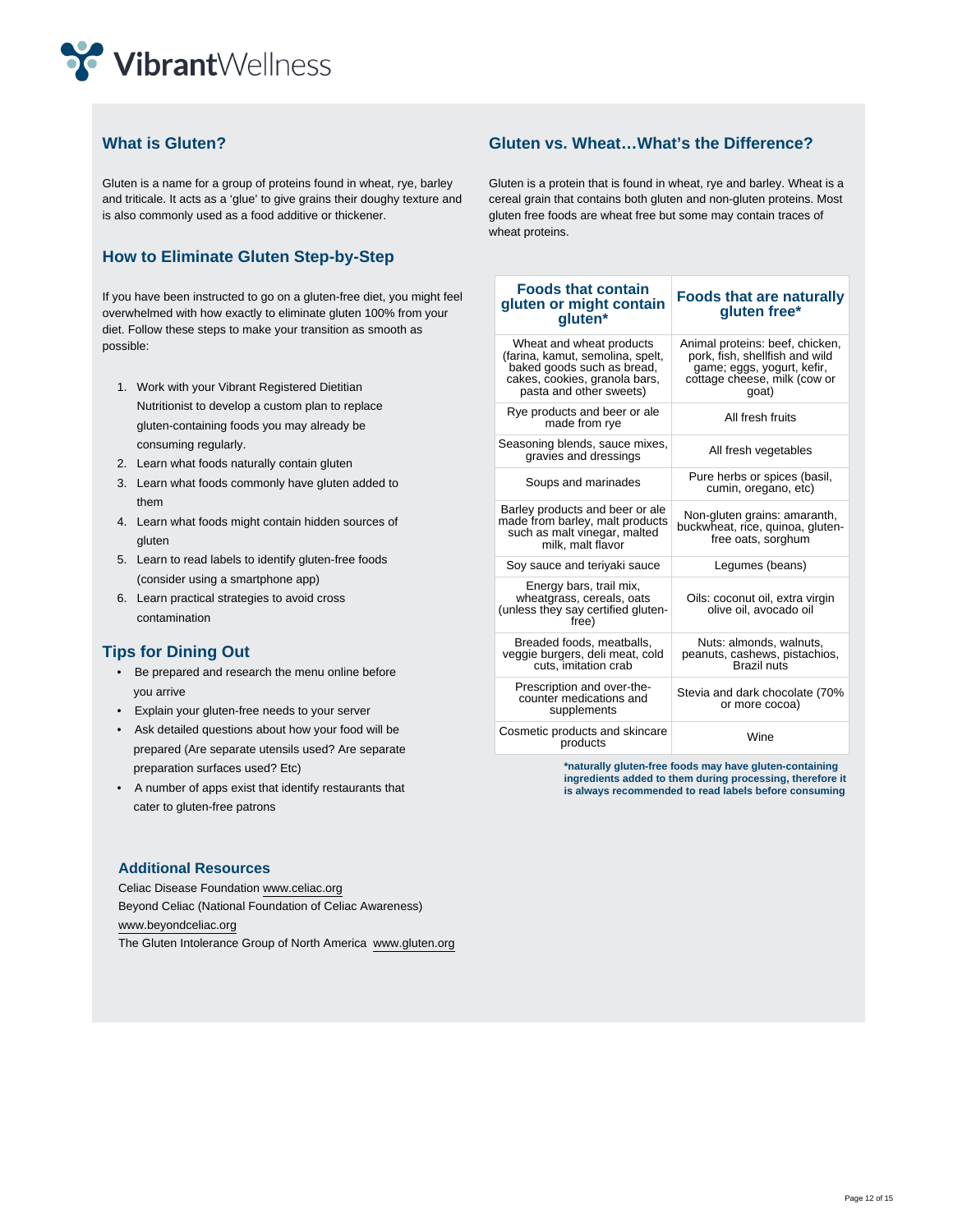

## **Glossary**

**Farinins** - The name "Farinins" was given for avenin-like proteins because they are slightly closer in primary structure to gamma-gliadins than to avenins.

**Gliadin** constitutes a class of proteins that are present in wheat and other cereal which give it the ability to rise properly when baked. The main types of gliadin are alpha, gamma and omega gliadins. Most commercial ELISA plates focus only on the alpha/gamma gliadin component and its deamidated forms. Research has however shown that antibody reactivity against all the 3 main forms of gliadin are found in individuals with 'Wheat related disorders'. The Vibrant Wheat Zoomer covers all known gliadins from all the different wheat species in both native and deamidated form making it the most comprehensive test against gliadins. The Vibrant Wheat Zoomer also includes all the key gliadin motifs– 33mer alpha gliadin, 26mer gamma gliadin, 17mer omega gliadin.

**Globulins** - Several types of Globulins are also detected among the flour proteins. Proteins termed globulin-1 or alpha-globulin are encoded at the highly conserved Glo-2 locus between the loci for the x- and y-type HMW-GS on chromosome 1.

**Glutenin** is a major protein found in wheat and constitutes about 47% of its protein content. Glutenin is responsible for the strength and elasticity of dough. The main types of glutenin are the LMW (low molecular weight) and the HMW (high molecular weight) glutenin. HMW glutenin has been associated with Celiac disease, asthma and Atopic dermatitis. LMW Glutenin has been associated with Celiac disease, asthma, Atopic dermatitis, Urticaria and Anaphylaxis.

**Gluteomorphin** is an opioid peptide that is formed during digestion of the gliadin component of the gluten protein.

**Intestinal Permeability** is a term describing the control of material passing from inside the gastrointestinal tract through the cells lining the gut wall, into the rest of the body. One way in which intestinal permeability is modulated is via CXCR3 receptors in cells in the intestinal epithelium, which respond to zonulin. Gliadin (a glycoprotein present in wheat) activates zonulin signaling irrespective of the genetic expression of autoimmunity, leading to increased intestinal permeability to macromolecules. The cytoskeleton is also made up of proteins, which comprise a network of thin, overlapping fibers known as the actin-myosin network. This partnership between the actin-myosin network proteins controls the permeability of the tight junctions, and thus the intestinal barrier.

**Lipopolysaccharides (LPS)** are a naturally occurring endotoxin found in the gut, genitourinal, and respiratory tracts. A healthy mucosal layer with intact tight junctions prevents the paracellular translocation of LPS. The presence of LPS antibodies in the blood has been discovered to be clinically relevant when attempting to identify the degree of intestinal barrier permeability.

**Non Gluten Wheat Proteins** Gliadins and Glutenins comprise approximately 70 different proteins and constitute about 75% of the total protein content of wheat cereal. The key proteins identified to be immune-reactive include Serpins, farinins, globulins, and amylase/protease inhibitors.

**Prodynorphin** is an opioid that is a basic building block of endorphins.

**Purinin** proteins are legumin-like 12 S globulin storage proteins encoded at Tri-A1 and Tri-D1 on the short arms of chromosomes 1A and 1D. The native proteins exist as hetero-tetramers composed of long and short arms from two cleaved, disulfide-linked triticin precursors.

**Serpins** are serine protease inhibitors and the wheat serpins are suicide substrate inhibitors of chymotrypsin and cathepsin A that may serve to inactivate serine proteases of grain-boring insects.

**Transglutaminases** – 2, 3 and 6 Transglutaminases are enzymes that catalyze an isopeptide bond formation between a free amine group and the acyl group. The Vibrant Wheat Zoomer includes transglutaminases 2, 3 and 6 which are known to be associated with various disease conditions. **Tissue transglutaminase or transglutaminase 2** IgA and IgG profile is one of the most important tests in the diagnostics of celiac disease. tTG is a known autoantigen in celiac disease which has replaced the tissue level tests like antiendomysium antibody test. Clinically tTG has been determined to have a strong sensitivity (99%) and specificity (90%) for identifying celiac disease. While Wheat sensitivity in many cases presents itself as celiac disease in some individuals it is associated with dermatitis herpetiformis. Serum from patients with dermatitis herpetiformis has shown an increased binding towards **transglutaminase 3** or epidermal transglutaminase. Gluten sensitivity is sometimes also associated with neurological disorders. This condition also known as gluten ataxia occurs in around 10% of the patients with gluten sensitivity. These patients have been found to have developed antibodies against a different transglutaminase namely **transglutaminase 6**.

**tTG/DGP Complex** – tTG/DGP complex comprises of a synthesized peptide which contains a portion of the tTG region and a portion of the DGP region. Recent studies support the hypothesis that a neoepitope may be formed in CD patients' sera under in vivo physiological conditions, by a covalent cross-link between tTG and deamidated gliadin peptides, and this neo-antigen may be specifically recognized by autoantibodies. The tTG/DGP complex could potentially indicate the healing status of celiac disease.

**Wheat alpha-amylase and protease inhibitors** are reported to be active against the amylases and proteases from insects such as grain-boring weevils. However, they also are sufficiently abundant to serve as storage proteins for the developing grain and are a source of essential amino acids such as Lys, Met and Cys for humans who consume wheat products.

**Wheat Germ Agglutenin** Wheat germ agglutinin is a lectin that protects wheat from bacteria, yeast and insects and is naturally found in all wheat varieties. The Vibrant Wheat Zoomer includes the different agglutinins from both T.aestivum and T.urartu varieties. Lectins have the capacity to bind to different cell types and are also resistant to digestive enzymes making them a possible candidate for immune-sensitivity. Wheat Germ Agglutinin (WGA) irritates and causes premature cell death in the gut and has been known to lead to a leaky gut condition. WGA also disrupts the mucus membrane in the gut, which can cause bacterial overgrowth and lead to a host of digestive issues like GERD and ulcers.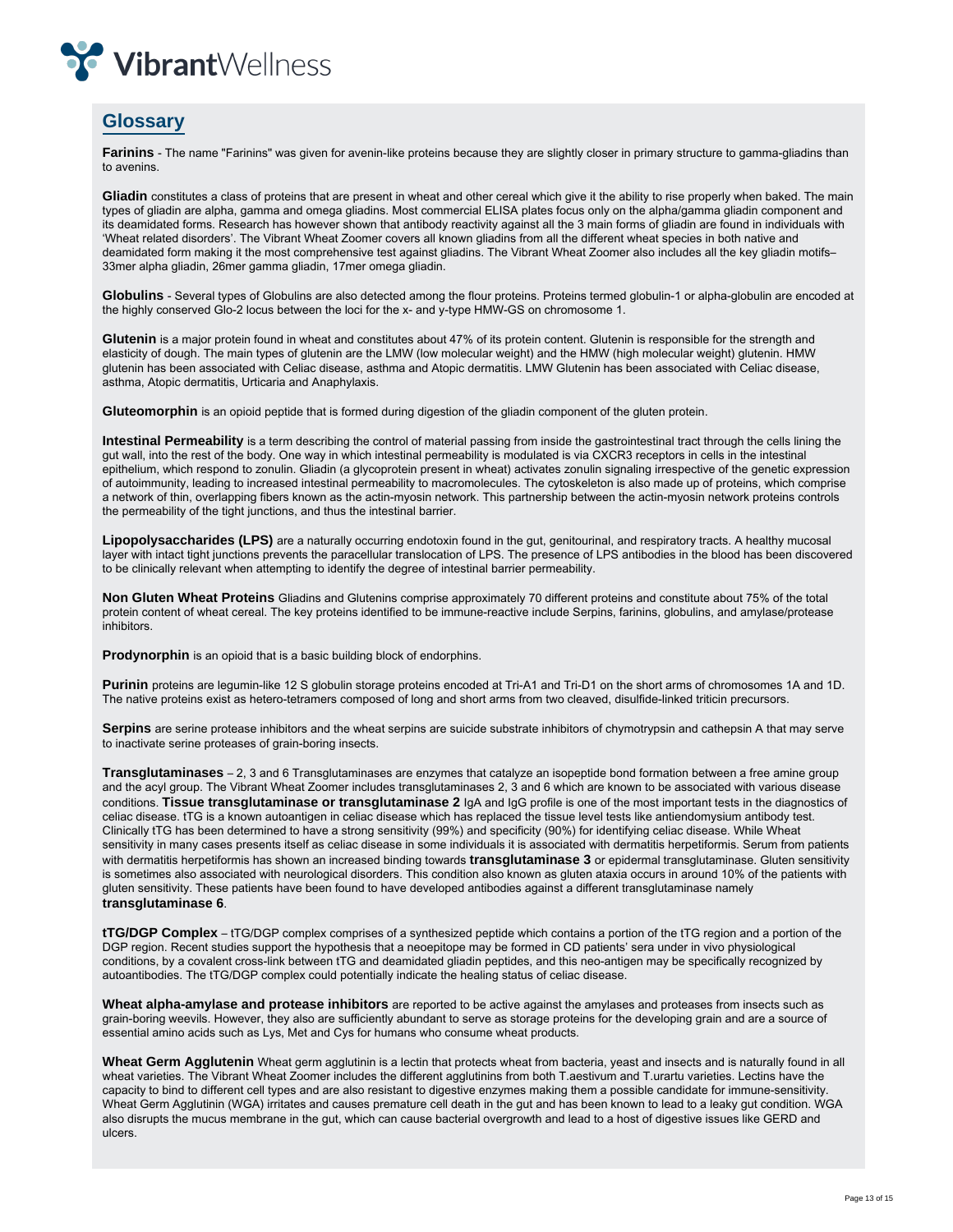

# **References**

| <b>PANEL</b>                            | REFERENCE/ABSTRACT                                                                                                                                                                                                                                                                                                                                                                                                                                                                                                                                                                                                                                                                                                                                                                                  | <b>RATING</b> |
|-----------------------------------------|-----------------------------------------------------------------------------------------------------------------------------------------------------------------------------------------------------------------------------------------------------------------------------------------------------------------------------------------------------------------------------------------------------------------------------------------------------------------------------------------------------------------------------------------------------------------------------------------------------------------------------------------------------------------------------------------------------------------------------------------------------------------------------------------------------|---------------|
| <b>LEAKY GUT PANEL</b>                  | Alessio Fasano. Zonulin and Its Regulation of Intestinal Barrier Function: The Biological Door to Inflammation,<br>Autoimmunity, and Cancer.<br>This review talks about the increased interest in the role of a "leaky gut" in the pathogenesis of several pathological conditions targeting both<br>the intestine and extra intestinal organs.                                                                                                                                                                                                                                                                                                                                                                                                                                                     |               |
|                                         | Silvia Pedreira et.al. Significance of smooth muscle/anti-actin autoantibodies in celiac disease.<br>The study evaluates the clinical relevance of the presence of IgA type anti-actin antibody (AAA) and SMA in 92 adult patient with celiac<br>disease. The results indicted the presence of increased IqA AAA serum levels is a highly sensitive marker of the disturbed architecture of<br>intestinal epithelial cells of CD patients also the presence of SMA seems to define a distinct subset of CD patients with a more severe clinical<br>outcome.                                                                                                                                                                                                                                         |               |
|                                         | Melanie Uhde, Mary et. al. Intestinal cell damage and systemic immune activation in individuals reporting<br>sensitivity to wheat in the absence of coeliac disease.<br>The study aims to determine if sensitivity to wheat in the absence of coeliac disease is associated with systemic immune activation that may<br>be linked to an enteropathy.                                                                                                                                                                                                                                                                                                                                                                                                                                                | ****          |
| <b>WHEAT GERM PANEL</b>                 | Karin de Punder and Leo Pruimboom. The Dietary Intake of Wheat and other Cereal Grains and Their Role in<br>Inflammation.<br>This review states the evidence from in vitro, in vivo and human intervention studies that describe how the consumption of wheat, other<br>cereal grains, can contribute to the manifestation of chronic inflammation and autoimmune diseases by increasing intestinal permeability and<br>initiating a pro-inflammatory immune response.                                                                                                                                                                                                                                                                                                                              | ***           |
|                                         | L M Sollid, J Kolberg, H Scott, J Ek, O Fausa, and P Brandtzaeg. Antibodies to wheat germ agglutinin in coeliac<br>disease.<br>The study shows the celiac patients have significantly higher Serum IgG and IgA antibodies to wheat germ agglutinin (WGA) compared to<br>the control group. Thus adding WGA as a potential biomarker for pathogenesis of CD.                                                                                                                                                                                                                                                                                                                                                                                                                                         | **            |
| <b>GLIADIN PANEL</b>                    | Alessio Fasano.Zonulin and Its Regulation of Intestinal Barrier Function: The Biological Door to Inflammation,<br>Autoimmunity, and Cancer.<br>This review talks about the increased interest in the role of a "leaky gut" in the pathogenesis of several pathological conditions targeting both<br>the intestine and extra intestinal organs.                                                                                                                                                                                                                                                                                                                                                                                                                                                      | *****         |
|                                         | Luca Elli, Federica Branchi, Carolina Tomba, Danilo Villalta, Lorenzo Norsa, Francesca Ferretti, Leda Roncoroni,<br>and Maria Teresa Bardella. Diagnosis of gluten related disorders: Celiac disease, wheat allergy and non-celiac<br>gluten sensitivity.<br>The review article covers a complete overview of celiac disease, wheat allergy and non-celiac gluten sensitivity and its current clinical<br>diagnosis.                                                                                                                                                                                                                                                                                                                                                                                | ★★            |
|                                         | Chirdo FG, Rumbo M, Carabajal P, Mavromatópulos E, Castagnino N, Añón MC, Fossati CA. Determination of<br>anti--gliadin antibodies in serologic tests for coeliac disease.<br>The study compromised of 105 coeliac patients, 81 healthy controls, and 73 subjects in a disease control group to evaluate the efficacy of<br>omega-gliadins to be a useful antigen in serologic detection of coeliac disease.                                                                                                                                                                                                                                                                                                                                                                                        | ***           |
|                                         | Aristo Vojdani .The Characterization of the Repertoire of Wheat Antigens and Peptides Involved in the Humoral<br>Immune Responses in Patients with Gluten Sensitivity and Crohn's Disease.<br>The study examines the humoral immune response to various wheat proteins and peptides in patients with gluten sensitivity or Crohn's<br>disease. In gluten-sensitive patients, IgG reacted most against transglutaminase, prodynorphin, wheat extract, and -, -, and -gliadin; IgA<br>reacted most against wheat then transglutaminase, glutenin, and other peptides. In Crohn's disease patients, IgG reacted most against<br>wheat and wheat germ agglutinin then transglutaminase, prodynorphin, -, and -gliadin; IgA reacted foremost against prodynorphin then<br>transglutaminase and -gliadin. | **            |
| <b>GLUTENIN PANEL</b>                   | G Salcedo, S Quirce, A Diaz-Perales. Wheat Allergens Associated with Baker's Asthma.<br>This review deals with the current diagnosis and immunomodulatory treatments, as well as the role of wheat allergens as molecular tools to<br>enhance management and knowledge of Baker's Astma.                                                                                                                                                                                                                                                                                                                                                                                                                                                                                                            |               |
|                                         | Frances M Dupont et.al. Deciphering the complexities of the wheat flour proteome using quantitative two-<br>dimensional electrophoresis, three proteases and tandem mass spectrometry.<br>The study of wheat genome to identify the majority of abundant flour proteins for a single wheat cultivar, relate them to individual gene<br>sequences and estimate their relative levels.                                                                                                                                                                                                                                                                                                                                                                                                                |               |
| <b>NON GLUTEN WHEAT</b><br><b>PANEL</b> | Sina Huebener et. al. Specific Nongluten Proteins of Wheat are Novel Target Antigens in Celiac Disease<br><b>Humoral Response.</b><br>The study aims to investigate the level and molecular specificity of antibody response to wheat non gluten proteins in celiac disease. The<br>results demonstrate that, in addition to the well-recognized immune reaction to gluten, celiac disease is associated with a robust humoral<br>response directed at a specific subset of the no gluten proteins of wheat.                                                                                                                                                                                                                                                                                        | ***           |
| TRANSGLUTAMINASE<br><b>PANEL</b>        | Timo Reunala, Teea T. Salmi and Kaisa Hervonen. Dermatitis Herpetiformis: Pathognomonic Transglutaminase<br>IgA Deposits in the Skin and Excellent Prognosis on a Gluten-free Diet.<br>The study shows the coeliac disease in the gut appears to be a result of the IgA Epidermal transglutaminase antibody complexes<br>aggregated into DH skin.                                                                                                                                                                                                                                                                                                                                                                                                                                                   | **            |
|                                         | Hull CM, Liddle M, Hansen N, Meyer LJ, Schmidt L, Taylor T, Jaskowski TD, Hill HR, Zone JJ. Elevation of IgA<br>anti-epidermal transglutaminase antibodies in dermatitis herpetiformis.<br>The study to determine the association between Dermatitis herpetiformis with IgA antibodies against TG2 and TG3. The results indicates IgA<br>antibodies to TG3 are elevated in patients with DH and adults with Celiac disease.                                                                                                                                                                                                                                                                                                                                                                         | ***           |
|                                         | Gadoth A, Nefussy B, Bleiberg M, Klein T, Artman I, Drory VE. Transglutaminase 6 Antibodies in the Serum of<br>Patients with Amyotrophic Lateral Sclerosis.<br>The Study to evaluate the prevalence of celiac disease-related antibodies and HLA antigen alleles, as well as TG6 antibodies, in patients<br>with amyotrophic lateral sclerosis (ALS) and healthy individuals serving as controls to determine whether a neurologic presentation of a<br>gluten-related disorder mimicking ALS might occur in some patients. The result indicates certain cases, an ALS syndrome might be<br>associated with autoimmunity and gluten sensitivity and also study indicates gluten sensitivity is potentially treatable with strict gluten free<br>diet.                                               | *****         |
| tTG/DGP Complex<br>Panel                | Margherita Di Pisa et.al. Synthetic Peptides Reproducing Tissue TransglutaminaseGliadin Complex Neo-<br>epitopes as Probes for Antibody Detection in Celiac Disease Patients' Sera.<br>Sera from 48 CD patients were collected at the diagnosis before gluten-free diet (39 females, 9 males; age range 2.252 years). Two of 48<br>(4%) CD patients presented IgA deficiency. Analysis of patients' subgroups established a possible clinical correlation not detected by<br>established tests. These observations indicate that a neoepitope may be formed in CD patients' sera under in vivo physiological conditions,<br>by a covalent cross-link between tTG and deamidated gliadin peptides, and this neo-antigen may be specifically recognized by<br>autoantibodies.                         | ****          |